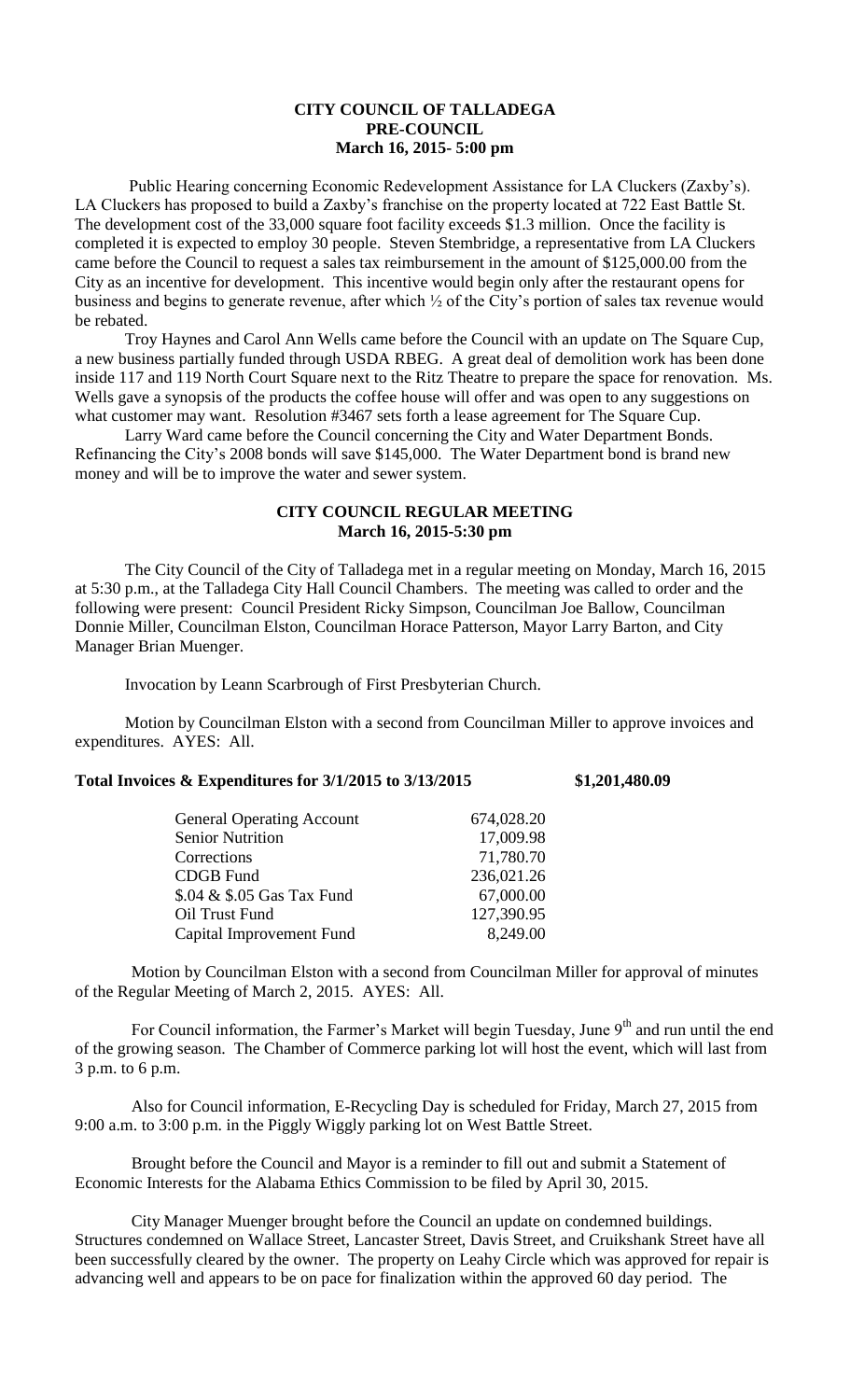property at 909 Cruikshank Street has only made nominal progress to date and the 60 day period of work has expired. Per Ordinance No. 1749 this matter must come back before Council for reconsideration. The Building Inspector will issue a stop work order on the property, re-inspect, and report his findings to the Council at the next regularly scheduled meeting. Waites Construction has completed three of the six approved demolition sites although their progress has been slowed by inclement weather. The City issued an order for emergency repair to the former Love & Love Law Offices on North Street after the rear of the building collapsed, partially blocking the adjacent alley.

Mack Ferguson came before the Council concerning the Wehadkee Yarn Mill. Mr. Ferguson is part of a nonprofit group whose goal is to establish a Creek Indian Cultural Center on the property. The agreement expired in June 2013, but the group has made efforts past that point to secure funding. He mentioned that they have spoken with the Poarch Tribal Counsel, but due to an impending lawsuit against them, they are unable to dispense funds. City Manager Muenger noted that the EPA Cleanup grant is due in December 2015, but there are numerous items that must be accomplished in advance of that date and recommends that the Council consider the progress of the nonprofit group, but continue to pursue these EPA funds.

**Ordinance No. 1794** designating the roadway named Burk Lane with a 15 MPH speed limit.

Motion by Councilman Elston with a second from Councilman Miller for Immediate Consideration of Ordinance No. 1794. Roll Call. AYES: All.

Motion by Councilman Patterson with a second from Councilman Miller for reading of the heading only. Roll Call. AYES: All.

AN ORDINANCE TO DESIGNATE THE ROADWAY NAMED BURK LANE AND TO REGULATE AND RESTRICT THE SPEED AT WHICH ANY PERSON SHALL OPERATE A MOTOR VEHICLE ON BURK LANE IN THE CITY OF TALLADEGA, ALABAMA AND TO PROVIDE PUNISHMENT FOR THE VIOLATION THEREOF.

Motion by Councilman Patterson with a second from Councilman Ballow for adoption of Ordinance No. 1794. Roll Call. AYES: All

**Resolution #3455** authorizing removal of junk cars and assessing lien for cost of abatement to 395 Brookview Drive.

**Resolution #3456** authorizing removal of junk cars and assessing lien for cost of abatement to 1903 Ashland Highway

**Resolution #3457** authorizing removal of junk cars and assessing lien for cost of abatement to 612 Coosa Street West

**Resolution #3458** authorizing removal of junk cars and assessing lien for cost of abatement to 1201 Ola Avenue

**Resolution #3459** authorizing removal of junk cars and assessing lien for cost of abatement to 101 Hilltop Street

Motion by Councilman Patterson with a second by Councilman Miller to approve Resolution #3455 to Resolution #3459. Roll Call. AYES: All.

**Resolution #3460** naming Teri St. James as the Interim City Manager.

Motion by Councilman Patterson with a second by Councilman Miller to approve Resolution #3460. Roll Call. AYES: All.

**Resolution #3462** approving an agreement with Talladega Walk of Fame Inc. to transfer funds to the City of \$66,845.22 for the purpose of providing ongoing capital maintenance of the park.

Motion by Councilman Miller with a second by Councilman Patterson to approve Resolution #3462. Roll Call. AYES: All.

**Resolution #3463** approving a contract with East Alabama Umpire Association for baseball games.

**Resolution #3464** approving a contract with Coosa Valley Officials Association for softball games.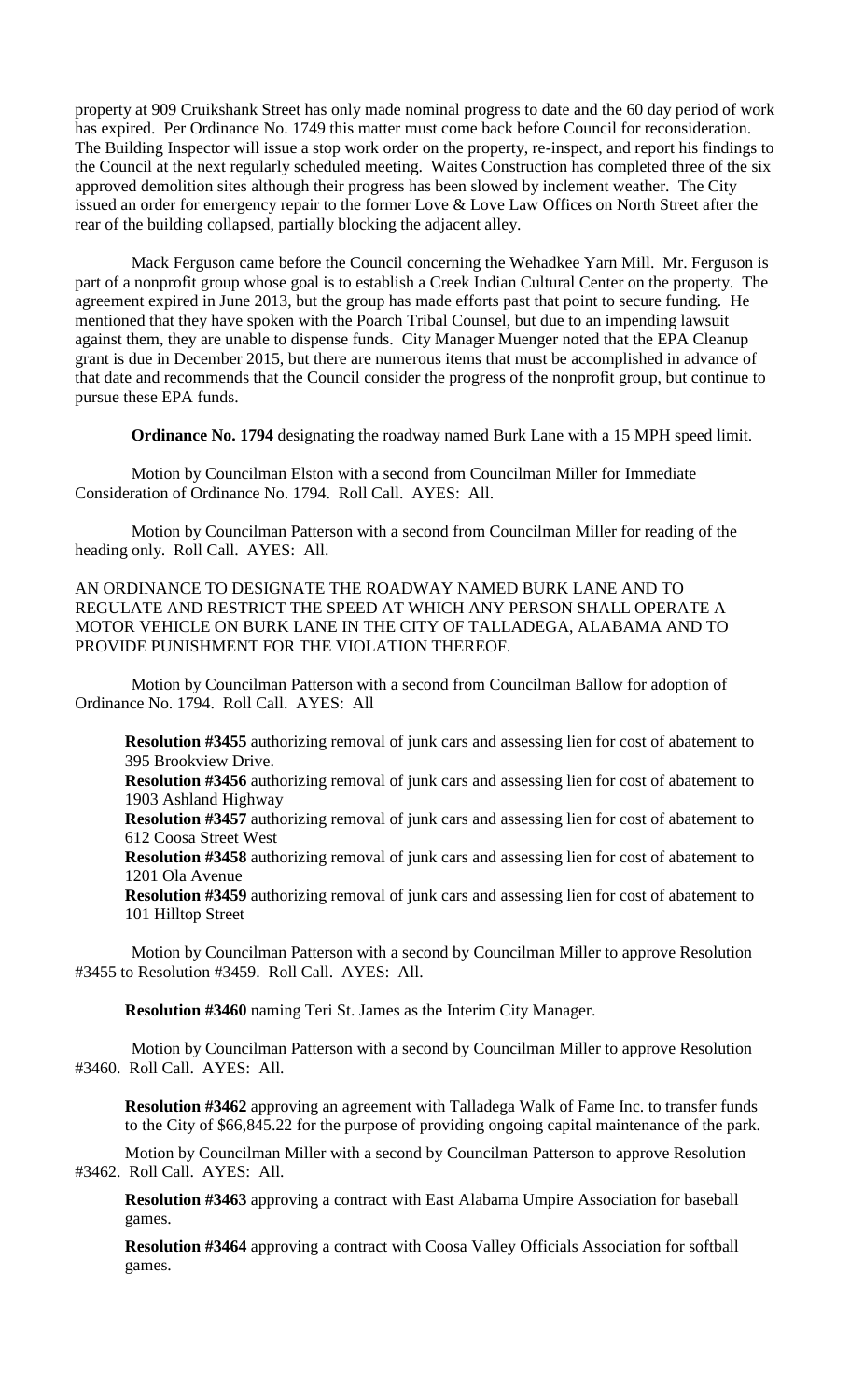Motion by Councilman Patterson with a second by Councilman Miller to approve Resolution #3463 and Resolution #3464. Roll Call. AYES: Councilman Patterson, Councilman Miller, Councilman Ballow and Councilman Elston. ABSTAIN: Councilman Simpson.

**Resolution #3465** approving an agreement with J&I Fantazia Circus, LLC for the use of the Spring Street Recreation Center on March 24, 2015 for a flat rental rate of \$400.

Motion by Councilman Elston with a second by Councilman Ballow to approve Resolution #3465. Roll Call. AYES: All.

Councilman Miller requested Parks and Recreation Director Ammons notify J&I Fantazia Circus and tell them to get approval for renting the gym at least two months in advance and to refrain from advertising the event before it is approved by Council.

**Resolution #3466** approving an agreement allowing the Red Cross to use the B.N. Mabra Center and Spring Street Recreation Center as emergency shelters during a disaster.

Motion by Councilman Miller with a second by Councilman Patterson to approve Resolution #3466. Roll Call. AYES: All.

**Resolution #3467** approving a lease with The Square Cup for 119 North Court Square.

Motion by Councilman Patterson with a second by Councilman Miller to approve Resolution #3467. Roll Call. AYES: All.

**Resolution #3468** to approve a Redevelopment Reimbursement Agreement with LA Cluckers Inc. in the form of a rebate of one-half of the municipal sales tax generated from retail sales not to exceed \$125,000.

Motion by Councilman Elston with a second by Councilman Patterson to approve Resolution #3468. Roll Call. AYES: All.

**Resolution #3469** approving a purchasing agreement with Ben Atkinson Motors of Tallassee, Alabama for four 2015 Dodge Chargers, three 2015 Dodge Darts and one 2015 Dodge Ram R1500 for the Police Department for a total cost of \$193,821.

**Resolution #3470** approving the surplus of five Police Department vehicles.

Motion by Councilman Patterson with a second by Councilman Miller to approve Resolution #3469 and Resolution #3470. Roll Call. AYES: All.

**Resolution #3471** approving refinancing the 2008 City Bonds.

Motion by Councilman Elston with a second by Councilman Ballow to approve Resolution #3471. Roll Call. AYES: All.

**Resolution #3472** approving the use of fund balance reserves for purchase of fire truck, Otts Building project, East Street Parking Lot project, Brignoli Street culvert, and OPEB funding.

Motion by Councilman Miller with a second by Councilman Ballow to approve Resolution #3472. Roll Call. AYES: All.

Motion by Councilman Miller with a second by Councilman Ballow to approve the invoices and expenditures for the Water Department. AYES: All.

| Water Department Expenditures for 3/5/15 to 3/12/15 |              | \$614,446.01 |
|-----------------------------------------------------|--------------|--------------|
| Operations & Maintenance                            | 104, 145. 23 |              |
| Revenue                                             | 284,310.80   |              |
| North Talladega Water                               | 6,000.00     |              |
| Construction & Improvement                          | 219,989.98   |              |

**Resolution #3473** approving the design contract with Insite Engineering for the Priority I Sanitary Sewer System Rehabilitation not to exceed \$119,000.

Motion by Councilman Elston with a second by Councilman Miller to approve Resolution #3473. Roll Call. AYES: All.

**Resolution #3474** approving the Water Department Bond.